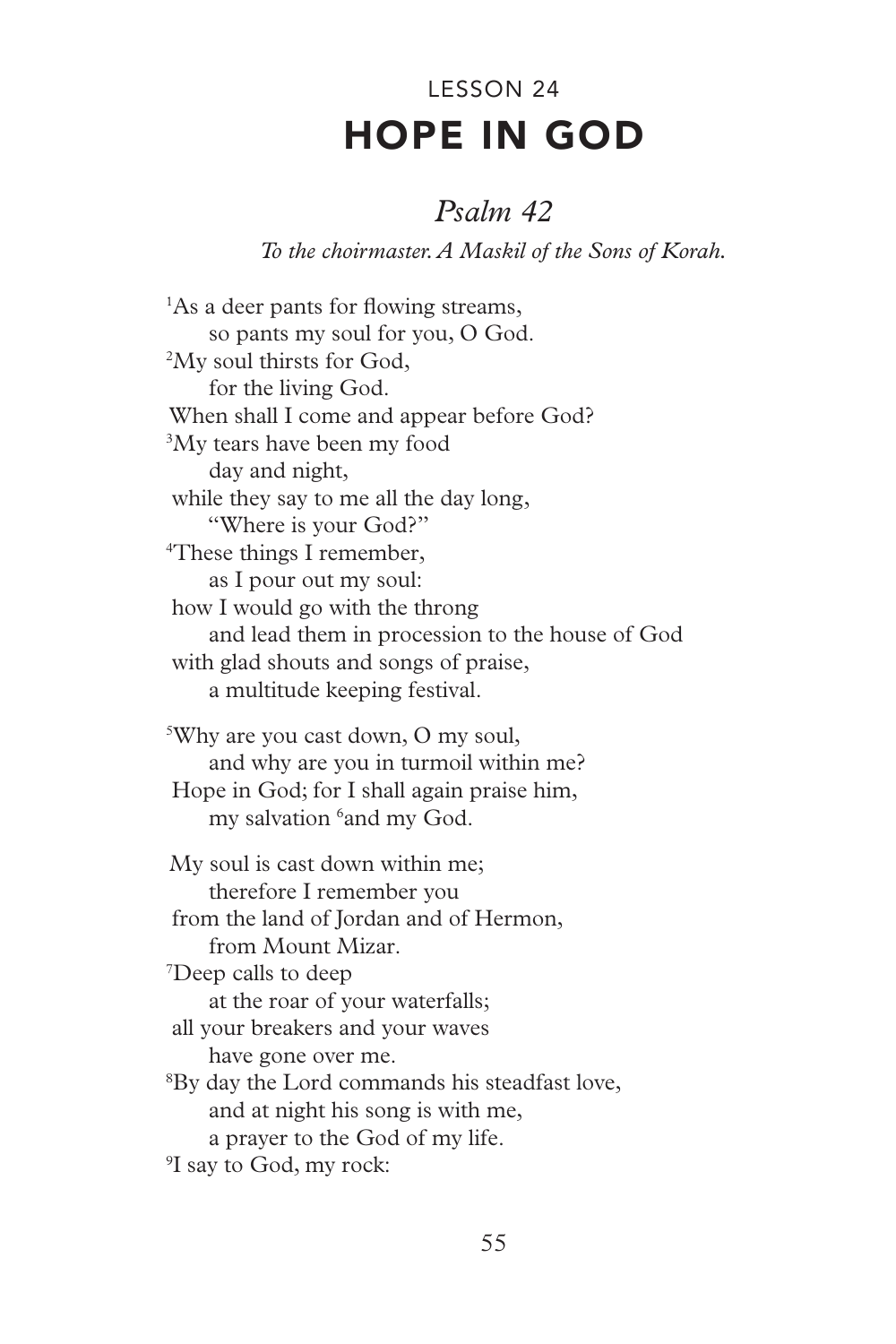"Why have you forgotten me? Why do I go mourning because of the oppression of the enemy?" 10As with a deadly wound in my bones, my adversaries taunt me, while they say to me all the day long, "Where is your God?"

11Why are you cast down, O my soul, and why are you in turmoil within me? Hope in God; for I shall again praise him, my salvation and my God.

# WELCOME: *Fixing Our Focus*

Share with the group a Bible verse you use as a source of encouragement, either for yourself or others. Explain to the group the significance of the verse you have chosen.

# WORSHIP: *Adoring Our God*

Suggested songs:

*As the Deer* by Marty Nystrom *Still* by Reuben Morgan (Hillsong Worship) *Oceans (Where Feet May Fail)* by Joel Houston et al. (Hillsong United) *Living Hope* by Phil Wickham

WORD: *Understanding the Word*

*Lesson Aim:* Members will decide to hope in God in times of discouragement.

#### **Introduction**

"Just grin and bear it."

Some people give that advice when you are facing difficult circumstances. Just smile and accept things as they are since there is nothing you could do to make things better. Freddie Aguilar said that, too, in his popular song, "Tawanan Mo ang Iyong Problema."

Psalm 42 goes against this advice. The psalmist encourages us to talk honestly to God about our feelings and to hope in him.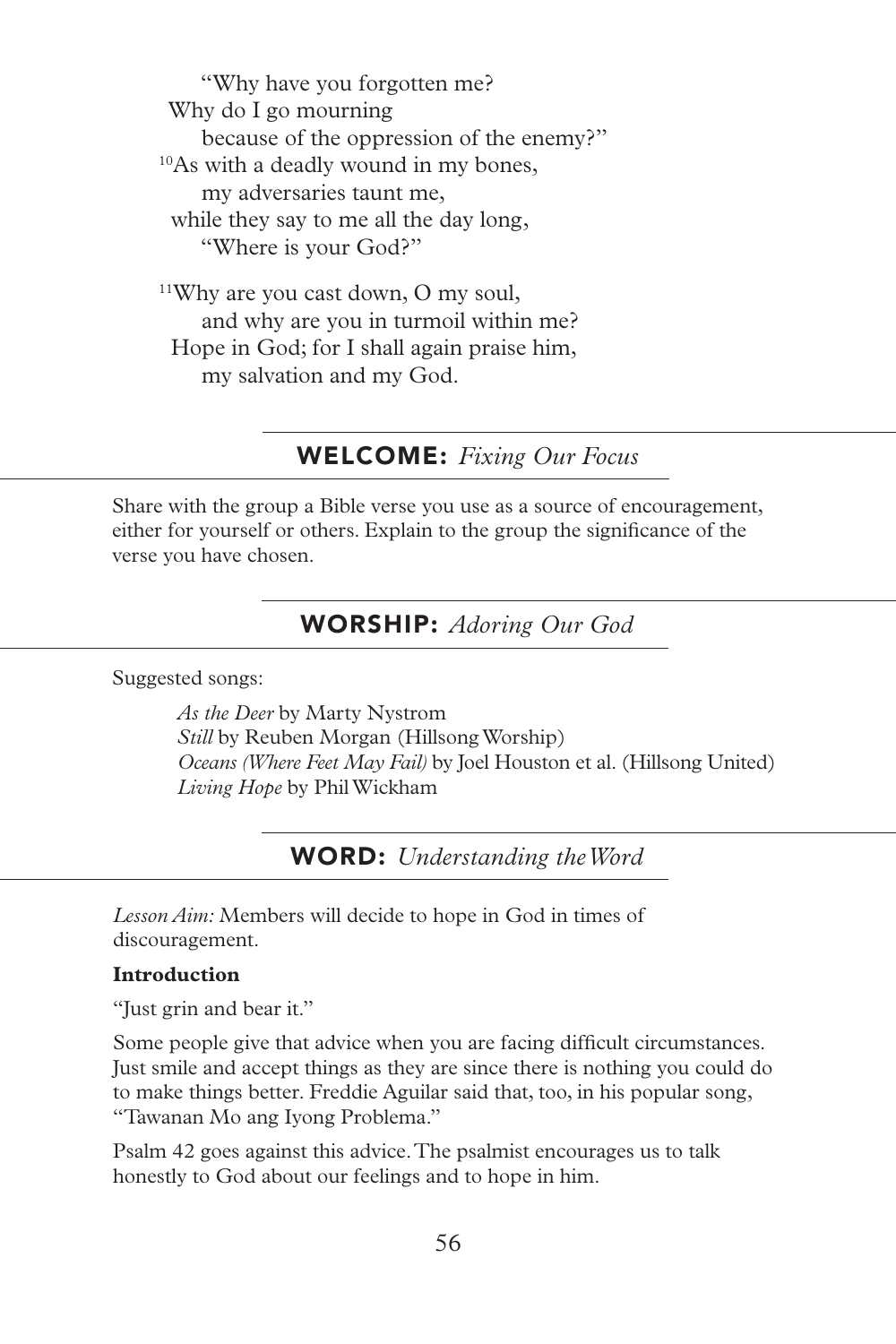*Leader:* Lead in reading Psalm 42 aloud together. Then read the paragraph on the "Key Verse."

*Key Verse:* The psalm is called a "maskil" which comes from the Hebrew verb that means to instruct. It begins with "As a deer pants for flowing streams, so pants my soul for you, O God"—an instruction to hunger and thirst for God, especially in difficult times.

#### **Psalm 42:1-5. Theme:**

*Mark all nouns and pronouns for God with a triangle (∆) in verses 1-5.*

- 1. What do you learn about God in these verses? List some implications of the fact that our God is a "living God."
- 2. Based on verses 1-2, explain how urgent and vital was the psalmist's longing for God?

"Hunger you can palliate, but thirst is awful, insatiable, clamorous, deadly." - C.H. Spurgeon

3. What are the causes of the deep sorrow that the psalmist was experiencing? (*vv. 3-4*)

4. In verse 5, the psalmist appeared to be chiding his own self. What did he say? Why?

*In the space above, write what you think is the theme of verses 1-5.*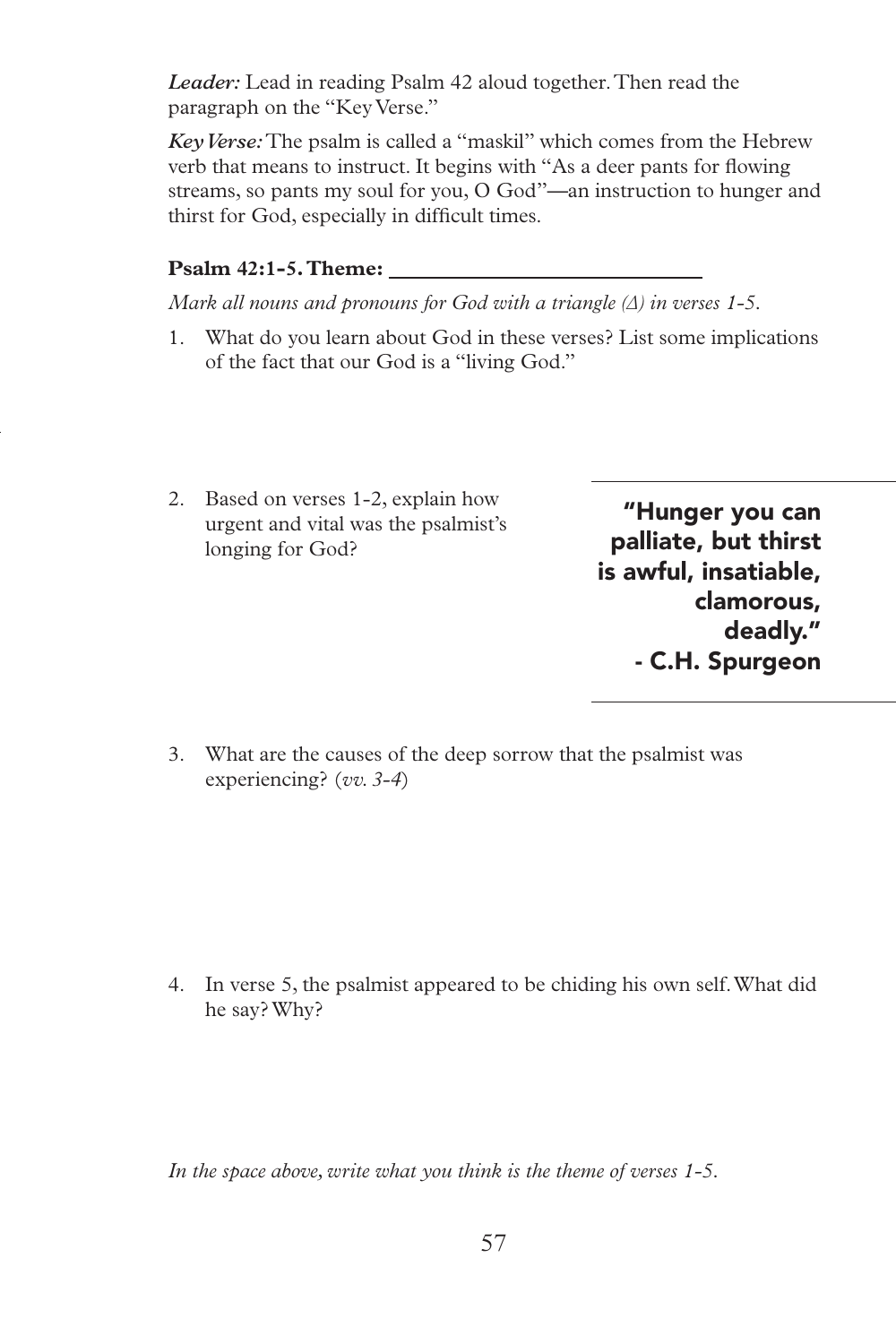#### **Psalm 42:6-11. Theme:**

*Mark all nouns and pronouns for God with a triangle (∆) in verses 6-11.*

- 5. What do you learn about God in these verses? List and explain the different ways that the psalmist regards God (e.g. "my God").
- 6. Explain the metaphor the psalmist used in verse 7 and relate it to the misery he was experiencing.
- 7. Explain how the psalmist fought against the heaviness of discouragement (*v. 8*).

8. In verses 9-10, the psalmist refers to God as "my rock" (i.e. a place of safety, strength and security). And then he asks, "Why have you forgotten me?" Explain what is going on here in this seeming contradiction.

*In the space above, write what you think is the theme of verses 6-11.*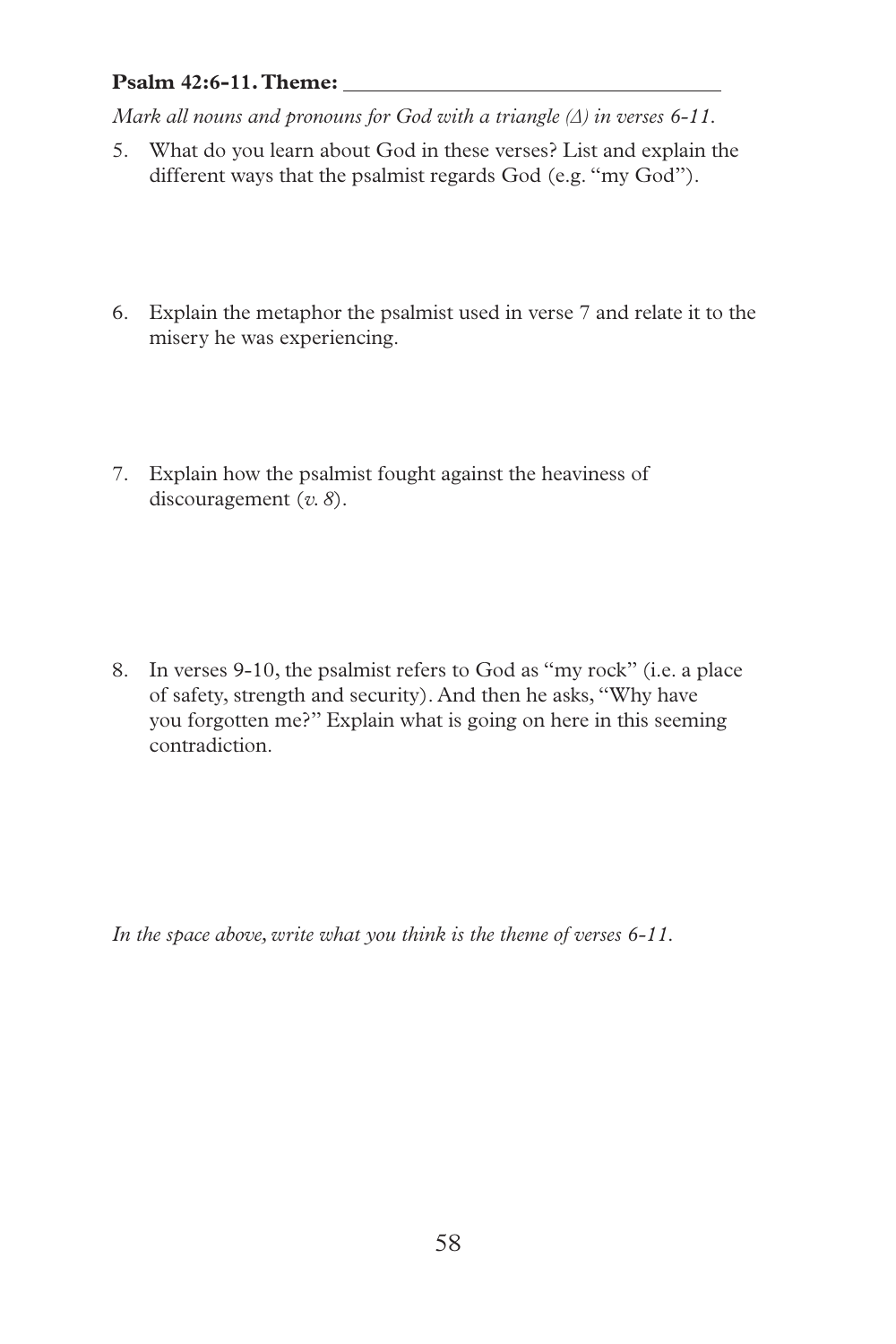## **Questions for Adults**

- 1. Were you ever at a point in your life when you felt that God had "forgotten" about you? If you are willing, please share this experience with the group. Share, too, how God helped and sustained you during this time.
- 2. Verse 8 says, "at night his song is with me, a prayer to the God of my life." It is an example of singing our prayers during times of discouragement. List some songs and hymns that you could pray to God during such times.
- 3. The psalmist convinced himself to "hope in God." What are the things that you need to do on a regular basis in order to strengthen your hope in God?
- 4. Individually and as a group, pray back this psalm to God. You could start by saying something like:

*O Lord, as a deer pants for flowing streams, so pants my soul for you…*

5. Pray for GCF (Prayer requests supplied by the Leader).

## **Questions for the Youth**

1. Have you ever messed up so bad that it felt like the end of the world? Have you ever felt like an outcast from society because many people didn't agree with something you posted on social media and have said mean things towards you? Have you ever felt that level of pain where you feel choked and your heart sank? Whether that feeling was caused by you, or from others around you, Psalm 42 resonates with you in that feeling.

David's cry to God, "why have you forgotten me?" resounded with one of Jesus' last words on the cross. How does it feel knowing that both the patriarchs of the Bible and Jesus Christ himself have felt that level of depression and sorrow?

2. Despite this depression, David recounted to himself God's power and character. One way to lift our heads is to remind ourselves of God's salvation. How can you pray and remind one another of God's salvation?

Pray the Psalm as a group: "Why are you cast down, O my soul, and why are you in turmoil within me? Hope in God; for I shall again praise him, my salvation and my God."